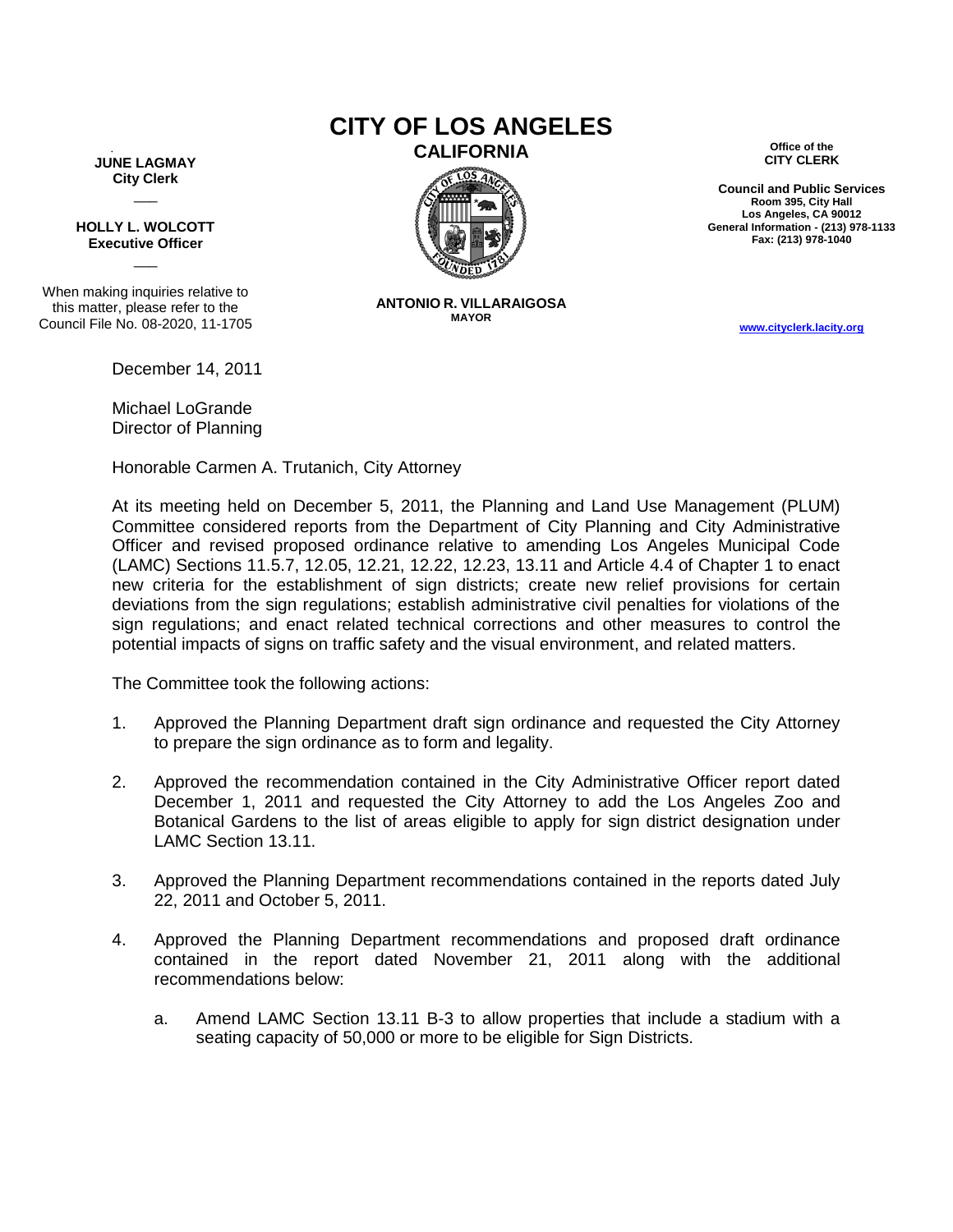- b. Amend LAMC Section 13.11 B-3 to improve the limitations on off-site signs near scenic highways and low-density residential zones and to add limits on off-site signs near state or national parks or River Implementation Overlays.
- c. Amend LAMC Section 14.4.3 F to specify that geographically specific regulations supercede Article 4.4 if there is a conflict.
- d. Amend LAMC Section 14.4.24 B to state that a Comprehensive Sign Program may not be requested for property within a Historic Preservation Overlay Zone.
- e. Establish a Sign Advisory Committee to advise the proposed Sign Unit staff, consultants, the City Planning Commission and the City Council on matters related to the Sign Unit's work, and instruct the Planning Department to both prepare a list of potential members that would represent diverse stakeholder viewpoints and submit the list to the PLUM Committee for review and consideration.
- f. Reduction of minimum Sign Unit District size for Downtown Los Angeles to 2,640 linear feet.
- g. Limit brightness standards under the interior sign exception to 0.3 foot-candles as measured from the nearest residentially zoned property.
- h. Establish December 6, 2011 as the grandfathering date.
- 5. Instructed the Planning Department, with the assistance of the City Attorney, to report and/or provide recommendations on the following:
	- a. Motion (Perry Parks) recommendation relative to permitting banners and signs at City-owned facilities and parks. (Council file No. 11-0724)
	- b. Cross promotion matter addressed in Councilmember Perry's letter dated December 5, 2011. (Council file Nos. 08-2020 and 11-1705)
	- c. Request made by Councilmember Krekorian to change the on and off-site sign definitions to:
		- 1) Off-site sign A sign where any portion of which is used solely to advertise business conducted, services rendered or goods produced or sold at a location other than the lot upon which the sign is placed.
		- 2) On-site sign  $A$  sign that is used exclusively to advertise business conducted or services rendered or goods produced or sold on the lot upon which the sign is placed, which may include references to business conducted, services rendered or goods produced or sold at a location other than the property upon which the sign is placed provided that those references serve to promote business conducted or services rendered or goods produced or sold on the lot upon which the sign is placed.